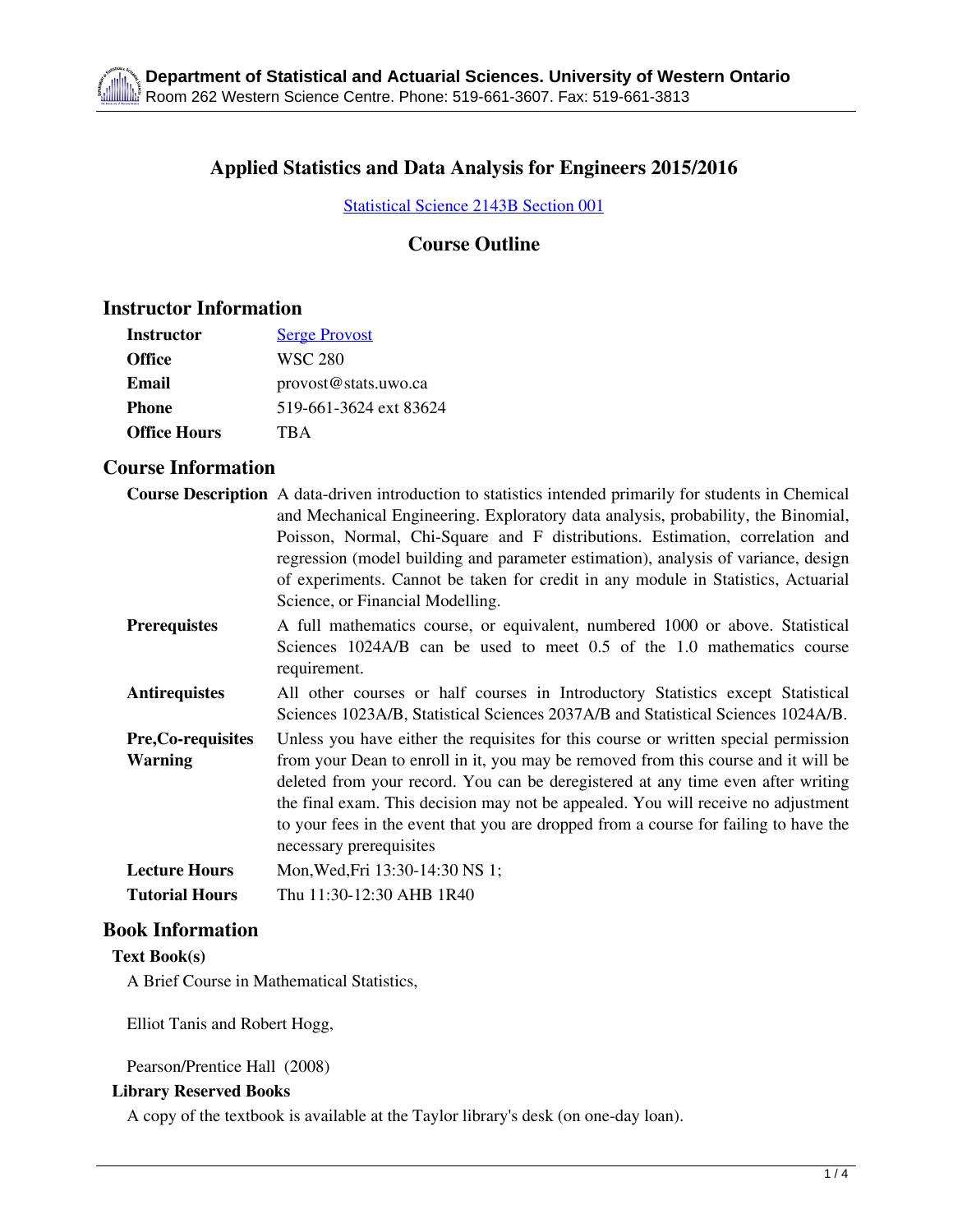

## **Course Objectives**

I am aiming to cover the following textbook sections and associated topics: §1.1 [Basic probabilistic concepts], §1.3 through §1.5 [Conditional probability; Independent events; Bayes' theorem], §2.1, 2.2, 2.3 (only the binomial and Poisson distributions), §2.5 [Discrete distributions and related results], §3.1, 3.2, 3.3, 3.4, 3.6, 3.7 [Descriptive statistics; Continuous distributions including the normal distribution and related results] and §4.1 through §4.7 plus §4.10 [Confidence intervals and tests of hypotheses; Linear regression; Analysis of variance; Chi-square tests (if time permits)].

### **Assessment**

#### **Assignments and/or Quizzes**

Practice problems (not to be handed in) will be assigned and the solutions, provided shortly thereafter on the course website and/or during the tutorial sessions. The tutorials will take place at 11:30 in AHB Room 1R40 every Thursday except those following the tests, that is, Jan. 21, Feb. 11 and March 10. The starting date will be announced in class.

#### **Midterms or Tests**

Three tests (each of an approximate duration of 50 minutes) will be administered in class (NS 1) on the following Wednesdays: Jan. 20, February 10 and March 9. Only the two highest marks will contribute to one's final grade. As per departmental policy, there will be no make-up exams for missed tests. Supporting documentation will be required, should one have to miss more than one test.

#### **Final Exam**

The three-hour final exam will count for 60% of the course mark (80% if one were to have missed two of the tests; 100% if, somehow, one missed all three). This examination will be cumulative with an emphasis on the latter part of the course.

#### **Evaluation**

Tests: 40% (best 2 out of 3)

Final exam: 60%

### **Course Website Information**

<http://www.stats.uwo.ca/courses/SS2143>

It would be advisable to refer to this website regularly for announcements, supplementary material to be downloaded, lists of topics to be omitted from some of the specified textbook sections, suggested problems and solutions, material for which you will be responsible for each of the tests, etc.

### **Computing and/or Calculator Requirement**

You will need a non-programmable pocket calculator for the tests and the final examination.

### **Department Policy on Missed Course Requirements and Student Health and Wellness**

If you are unable to meet a course requirement due to illness or other serious circumstances, you must provide valid medical or other supporting documentation to your Dean's office as soon as possible, and contact your instructor immediately. If accommodation is approved by your Dean's office, your instructor will be notified, then it is your responsibility to make alternative arrangements with your instructor. In the event of a missed final exam, a "Recommendation of Special Examination" form must be obtained from the Dean's Office immediately. For further information please see: [http://www.stats.uwo.ca/accommodation\\_medical.pdf.](http://www.stats.uwo.ca/accommodation_medical.pdf) A student requiring academic accommodation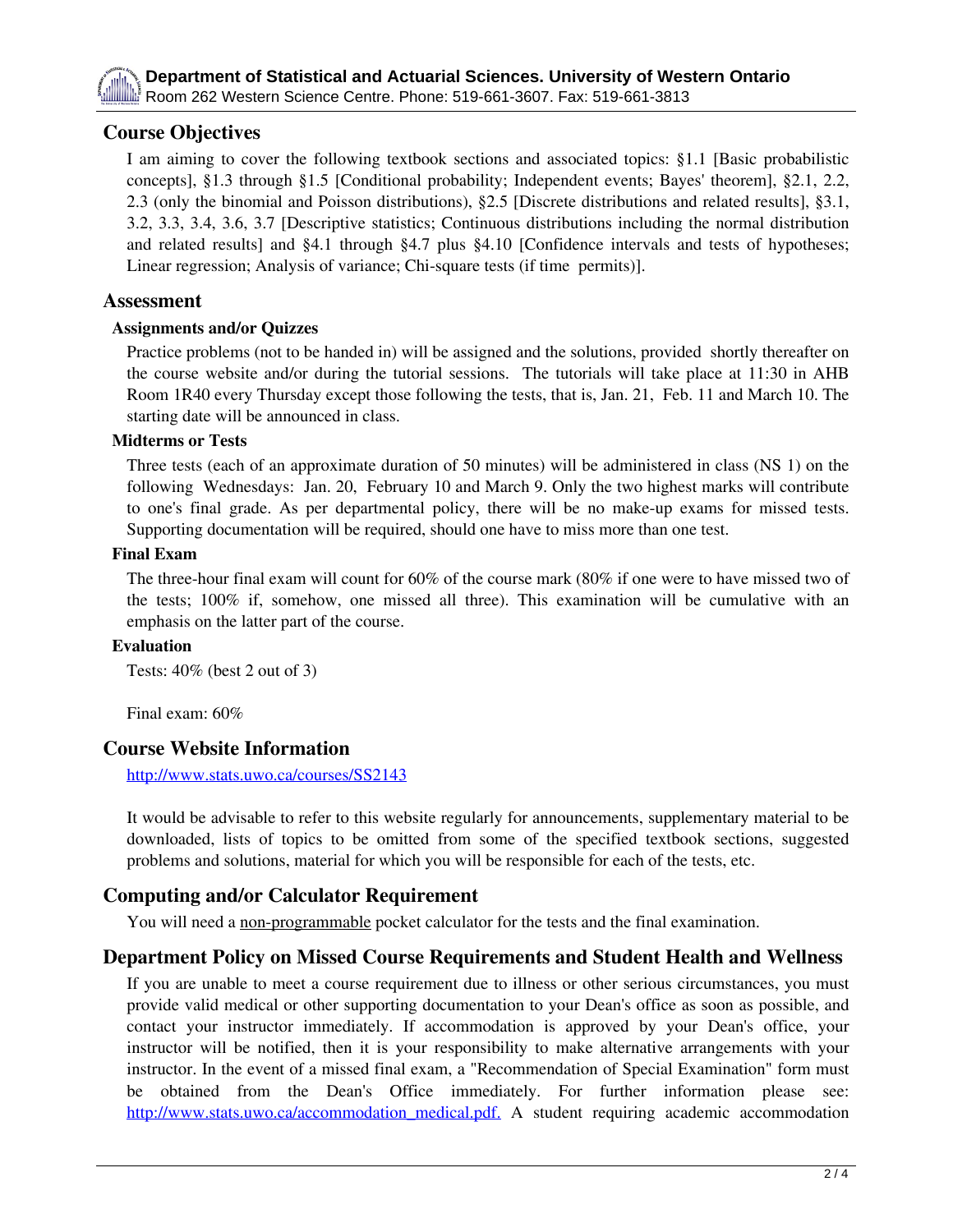due to illness, should use the Student Medical Certificate when visiting an off-campus medical facility. The form can be found at: [http://www.stats.uwo.ca/medicalform.pdf.](http://www.stats.uwo.ca/medicalform.pdf) Or, request a Record's Release Form (located in the Dean's Office) for visits to Student Health Services.

**Missed Midterm or Test:** The policy of the department of Statistical and Actuarial Sciences is that there will be no make-up exams for a missed midterm. For those that do legitimately miss a midterm and provide the required supporting documentation, the standard practice will be that the weight of the midterm will be reassigned to the final exam. If your reason is not deemed valid, then you will receive a mark of 0.

**Student Health and Wellness:** As part of a successful student experience at Western, we encourage students to make their health and wellness a priority. Western provides several on campus health-related services to help you achieve optimum health and engage in healthy living while pursuing your degree. For example, to support physical activity, all students, as part of their registration, receive membership in Western's Campus Recreation Centre. Numerous cultural events are offered throughout the year. Please check out the Faculty of Music web page http://www.music.uwo.ca/, and our own McIntosh Gallery [http://www.mcintoshgallery.ca.](http://www.mcintoshgallery.ca) Information regarding health- and wellness-related services available to students may be found at [http://www.health.uwo.ca/.](http://www.health.uwo.ca)

Students seeking help regarding mental health concerns are advised to speak to someone they feel comfortable confiding in, such as their faculty supervisor, their program director (graduate chair), or other relevant administrators in their unit. Campus mental health resources may be found at [http://www.health.uwo.ca/mental\\_health/resources.html.](http://www.health.uwo.ca/mental_health/resources.html)

To help you learn more about mental health, Western has developed an interactive mental health learning module, found here: [http://www.health.uwo.ca/mental\\_health/module.html.](http://www.health.uwo.ca/mental_health/module.html) This module is 30 minutes in length and provides participants with a basic understanding of mental health issues and of available campus and community resources. Topics include stress, anxiety, depression, suicide and eating disorders. After successful completion of the module, participants receive a certificate confirming their participation.

**Accessibility:** Please contact the course instructor if you require lecture or printed material in an alternate format or if any other arrangements can make this course more accessible to you. You may also wish to contact Services for Students with Disabilities (SSD) at 661-2111 ext. 82147 if you have questions regarding accommodation.

**Support Services:** Learning-skills counsellors at the Student Development Centre (SDC) [\(http://www.sdc.uwo.ca\)](http://www.sdc.uwo.ca) are ready to help you improve your learning skills. They offer presentations on strategies for improving time management, multiple-choice exam preparation/writing, textbook reading, and more. Individual support is offered throughout the Fall/Winter terms in the drop-in Learning Help Centre, and year-round through individual counselling.

Additional student-run support services are offered by the USC, [http://westernusc.ca/services.](http://westernusc.ca/services) The website for Registrarial Services is <http://www.registrar.uwo.ca>.

### **Email Communication**

You are welcome to communicate with your instructor by email, but email communication should only be used to provide them with information or to ask a question that requires a brief response. For more lengthy discussions and for discussions on lectures/course material please see your instructor during their scheduled office hours or by appointment. If you do email them, please use your UWO account, as these are often the only emails read (as emails sent from other addresses often get spammed).